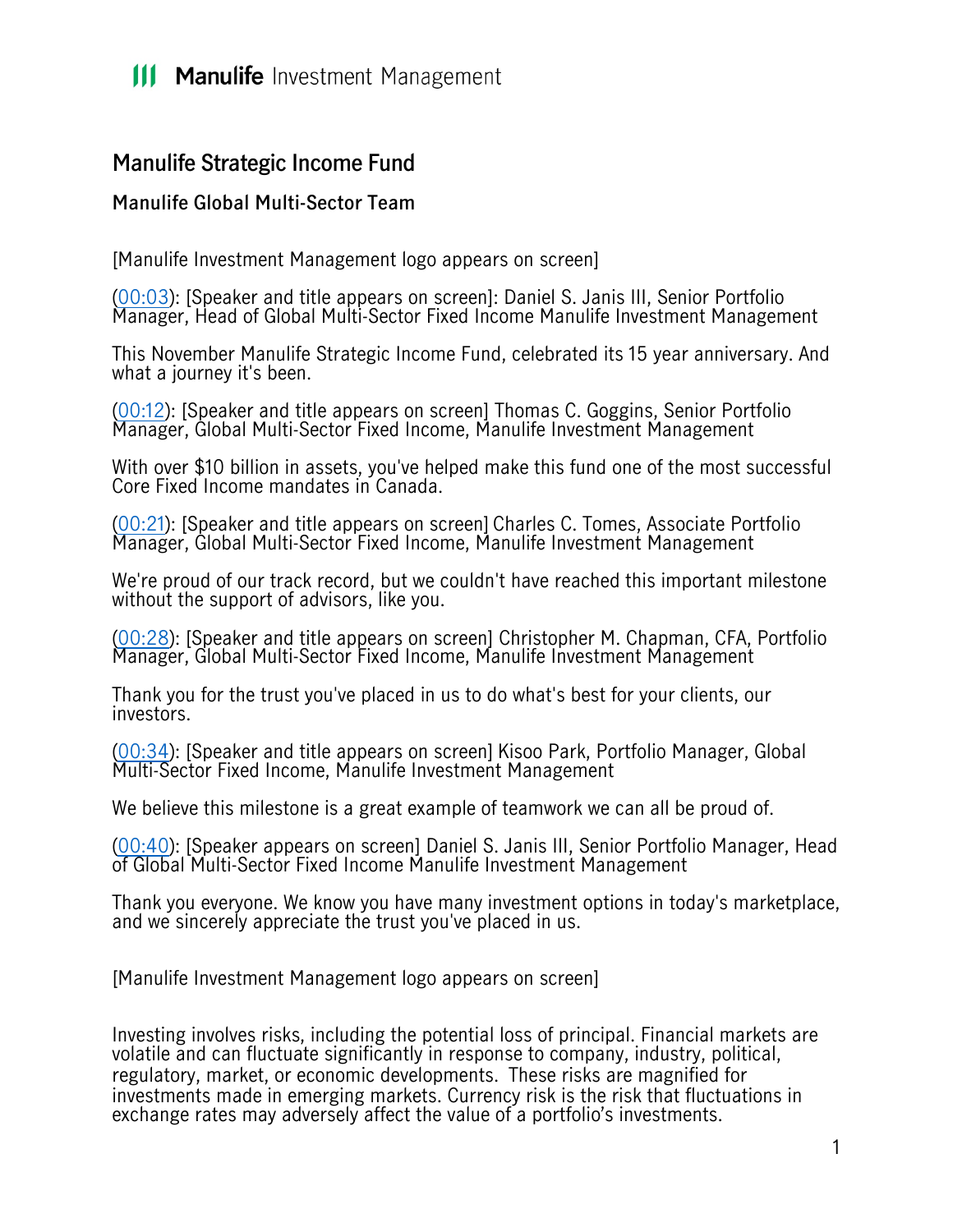The information provided does not take into account the suitability, investment objectives, financial situation, or particular needs of any specific person. You should consider the suitability of any type of investment for your circumstances and, if necessary, seek professional advice.

This material, intended for the exclusive use by the recipients who are allowable to receive this document under the applicable laws and regulations of the relevant jurisdictions, was produced by, and the opinions expressed are those of, Manulife Investment Management as of the date of this publication, and are subject to change based on market and other conditions. The information and/or analysis contained in this material have been compiled or arrived at from sources believed to be reliable, but Manulife Investment Management does not make any representation as to their accuracy, correctness, usefulness, or completeness and does not accept liability for any loss arising from the use of the information and/or analysis contained. The information in this material may contain projections or other forward-looking statements regarding future events, targets, management discipline, or other expectations, and is only as current as of the date indicated. The information in this document, including statements concerning financial market trends, are based on current market conditions, which will fluctuate and may be superseded by subsequent market events or for other reasons. Manulife Investment Management disclaims any responsibility to update such information.

Neither Manulife Investment Management or its affiliates, nor any of their directors, officers or employees shall assume any liability or responsibility for any direct or indirect loss or damage or any other consequence of any person acting or not acting in reliance on the information contained herein. All overviews and commentary are intended to be general in nature and for current interest. While helpful, these overviews are no substitute for professional tax, investment or legal advice. Clients should seek professional advice for their particular situation. Neither Manulife, Manulife Investment Management, nor any of their affiliates or representatives is providing tax, investment or legal advice. Past performance does not guarantee future results. This material was prepared solely for informational purposes, does not constitute a recommendation, professional advice, an offer or an invitation by or on behalf of Manulife Investment Management to any person to buy or sell any security or adopt any investment strategy, and is no indication of trading intent in any fund or account managed by Manulife Investment Management. No investment strategy or risk management technique can guarantee returns or eliminate risk in any market environment. Diversification or asset allocation does not guarantee a profit nor protect against loss in any market. Unless otherwise specified, all data is sourced from Manulife Investment Management.

## **Manulife Investment Management**

Manulife Investment Management is the global wealth and asset management segment of Manulife Financial Corporation. We draw on more than 150 years of financial stewardship to partner with clients across our institutional, retail, and retirement businesses globally. Our specialist approach to money management includes the highly differentiated strategies of our fixed-income, specialized equity, multi-asset solutions, and private markets teams—along with access to specialized, unaffiliated asset managers from around the world through our multimanager model.

These materials have not been reviewed by, are not registered with any securities or other regulatory authority, and may, where appropriate, be distributed by the following Manulife entities in their respective jurisdictions. Additional information about Manulife Investment Management may be found at www.manulifeam.com.

**Australia:** Hancock Natural Resource Group Australasia Pty Limited, Manulife Investment Management (Hong Kong) Limited. **Brazil:** Hancock Asset Management Brasil Ltda. **Canada:** Manulife Investment Management Limited, Manulife Investment Management Distributors Inc., Manulife Investment Management (North America) Limited, Manulife Investment Management Private Markets (Canada) Corp. **China**: